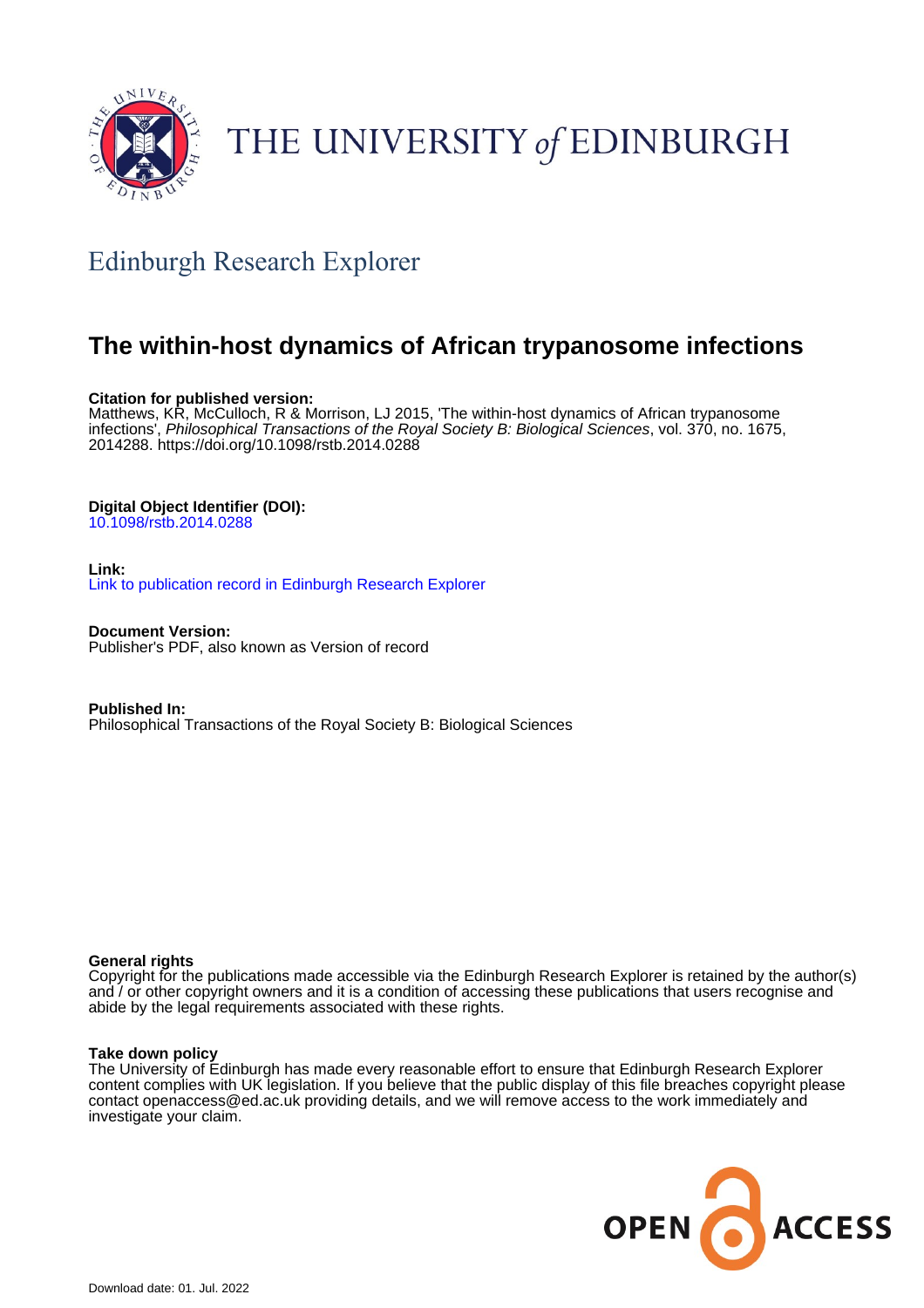## **PHILOSOPHICAL TRANSACTIONS B**

### rstb.royalsocietypublishing.org

# Review



**Cite this article:** Matthews KR, McCulloch R, Morrison LJ. 2015 The within-host dynamics of African trypanosome infections. Phil. Trans. R. Soc. B 370: 20140288. http://dx.doi.org/10.1098/rstb.2014.0288

Accepted: 9 March 2015

One contribution of 17 to a theme issue 'Within-host dynamics of infection: from ecological insights to evolutionary predictions'.

#### Subject Areas:

microbiology, immunology, evolution, molecular biology, cellular biology

#### Keywords:

Trypanosoma, trypanosome, antigenic variation, transmission, quorum sensing, within-host dynamics

#### Author for correspondence:

Keith R. Matthews e-mail: [keith.matthews@ed.ac.uk](mailto:keith.matthews@ed.ac.uk)

# The within-host dynamics of African trypanosome infections

Keith R. Matthews<sup>1</sup>, Richard McCulloch<sup>2</sup> and Liam J. Morrison<sup>3</sup>

<sup>1</sup> Centre for Immunity, Infection and Evolution, Institute for Immunology and Infection Research, School of Biological Sciences, University of Edinburgh, West Mains Road, Edinburgh EH9 3JT, UK <sup>2</sup>Wellcome Trust Centre for Molecular Parasitology, Institute of Infection, Immunity and Inflammation, College of Medical, Veterinary and Life Sciences, University of Glasgow, Sir Graeme Davies Building, 120 University Place, Glasgow G12 8TA, UK

<sup>3</sup> Roslin Institute, Royal (Dick) School of Veterinary Studies, University of Edinburgh, Easter Bush, Midlothian EH25 9RG, UK

African trypanosomes are single-celled protozoan parasites that are capable of long-term survival while living extracellularly in the bloodstream and tissues of mammalian hosts. Prolonged infections are possible because trypanosomes undergo antigenic variation—the expression of a large repertoire of antigenically distinct surface coats, which allows the parasite population to evade antibody-mediated elimination. The mechanisms by which antigen genes become activated influence their order of expression, most likely by influencing the frequency of productive antigen switching, which in turn is likely to contribute to infection chronicity. Superimposed upon antigen switching as a contributor to trypanosome infection dynamics is the density-dependent production of cell-cycle arrested parasite transmission stages, which limit the infection while ensuring parasite spread to new hosts via the bite of bloodfeeding tsetse flies. Neither antigen switching nor developmental progression to transmission stages is driven by the host. However, the host can contribute to the infection dynamic through the selection of distinct antigen types, the influence of genetic susceptibility or trypanotolerance and the potential influence of host-dependent effects on parasite virulence, development of transmission stages and pathogenicity. In a zoonotic infection cycle where trypanosomes circulate within a range of host animal populations, and in some cases humans, there is considerable scope for a complex interplay between parasite immune evasion, transmission potential and host factors to govern the profile and outcome of infection.

## 1. Introduction

African trypanosomes are protozoan parasites of a range of mammalian hosts, infecting humans, livestock and wild animal reservoirs. Trypanosome infections continue to have important consequences for health and economic prosperity within afflicted regions [\[1,2](#page-8-0)] [\(figure 1](#page-2-0)a). The parasites are transmitted by blood-feeding tsetse flies, where the parasite undergoes development and nonobligatory sexual exchange [[3](#page-8-0)] prior to inoculation into a new mammalian host in the saliva of the infected fly. Unusually for blood-borne protozoan parasites, trypanosomes exist extracellularly throughout their life cycle, meaning that not only must they resist innate immune responses but they must also overcome continual exposure to the humoural immune responses of their mammalian hosts. Thwarting adaptive host immunity allows trypanosomes to survive and establish chronic infections, enhancing transmission and dissemination. They achieve this through an extreme capacity for antigenic variation, allowing the parasite population to evade host antibody responses for months to years [\(figure 1](#page-2-0)b). The molecular mechanisms of trypanosome antigenic variation have been the subject of intense research for over three decades and are the subject of several recent reviews [\[4](#page-8-0)–[7\]](#page-8-0). In recent years, however, the sophistication of the parasite's

& 2015 The Authors. Published by the Royal Society under the terms of the Creative Commons Attribution License http://creativecommons.org/licenses/by/4.0/, which permits unrestricted use, provided the original author and source are credited.

THE ROYAL SOCIETY PURLISHING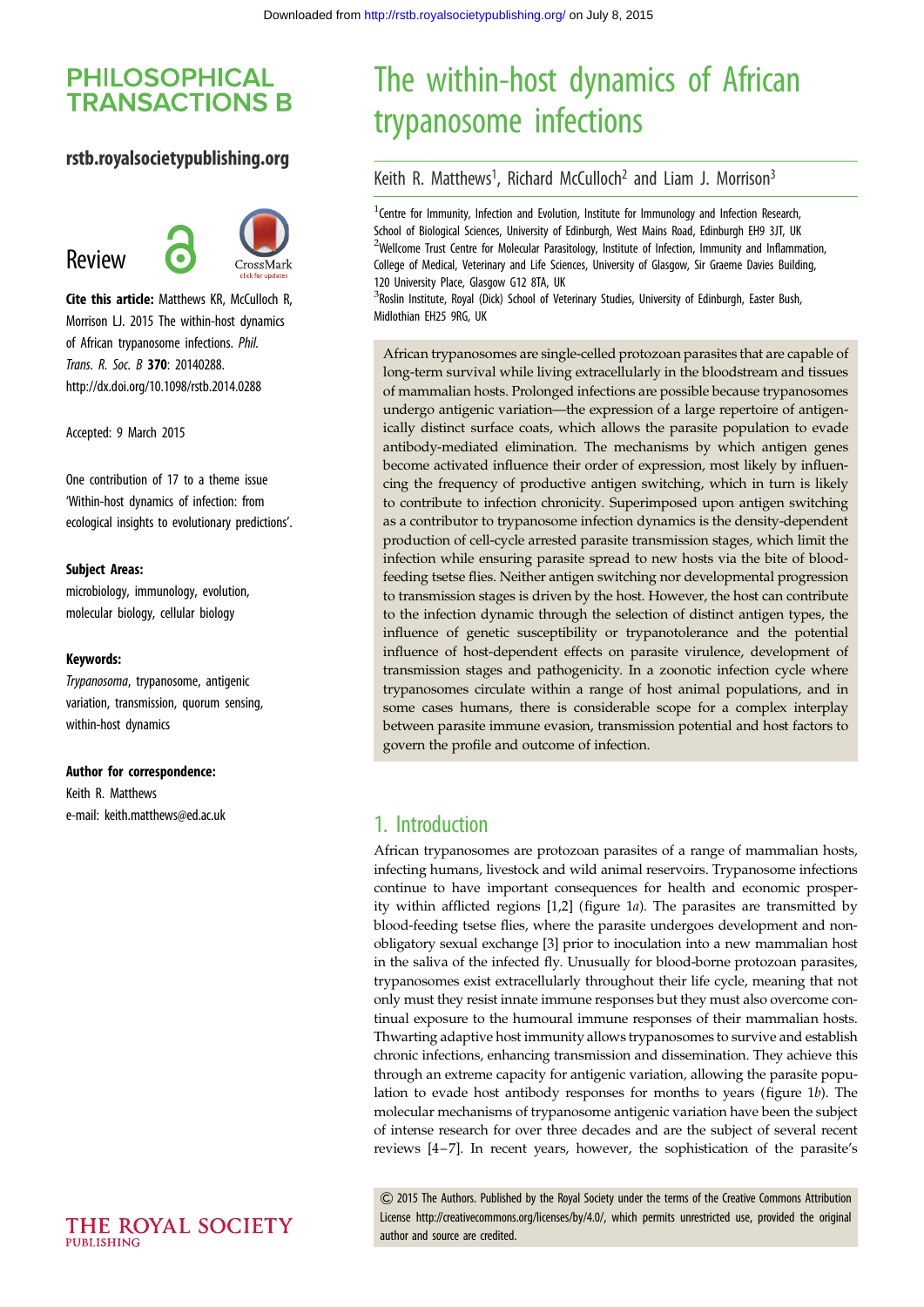2

#### <span id="page-2-0"></span>(*a*)

#### human African trypanosomiasis

#### *T. b. gambiense:*

24 countries in West and central Africa. Responsible for 98% of cases. This is a chronic disease that progresses over months–years.

#### *T. b. rhodesiense:*

three countries in eastern and southern Africa. Responsible for 2% of cases. This is an acute disease that progresses over weeks–months.



Figure 1. An overview of African trypanosomiaisis. (a) Shows a summary of the distribution and disease profile of the two species of African trypanosome responsible for human infection. Animal African trypanosomiasis (caused by T. brucei, T. congolense and T. vivax) is distributed throughout sub-Saharan Africa coincident with the distribution of the disease vector, tsetse flies. (b) Shows the conventional view of a trypanosome infection profile. Infection chronicity is achieved by appearance of a progression of waves of parasitaemia with distinct waves being composed of trypanosomes with antigenically distinct coats (for simplicity, each wave is shown as a single VSG, though normally many VSGs are represented per wave). Within each wave of parasitaemia, a developmental switch occurs, whereby proliferative slender forms become arrested stumpy forms as parasite numbers increase in response to the accumulation of the quorum-sensing signal, SIF.

strategies to achieve infection chronicity, and so increase their capacity for transmission, have become clear, revealing a complex interplay between the parasite's strategies for immune evasion, their developmental control of transmission potential and the contributions of host immunity in a field setting where hosts can be continually exposed to trypanosome infections [\[8](#page-8-0)–[12](#page-8-0)]. The interactions between these different parasite and host components of the infection dynamic are likely to drive responses that shape the epidemiology and evolution of the infection over time and in different geographical settings. This review seeks to summarize how the different contributors to the trypanosome infection profile operate and interface to create a complex and finely balanced host–parasite interaction.

## 2. Antigenic variation

In the mammalian bloodstream, the surface of the African trypanosome cell is completely enshrouded by a homogeneous protein coat comprising a single variant surface glycoprotein (VSG) type [\[13](#page-8-0)]. The VSG is a glycophosphatidylinositolanchored glycosylated protein that shields common and invariant antigens on the parasite surface from the immune system [\[4\]](#page-8-0) and protects the parasite from complement activated by the alternative pathway [\[14](#page-8-0)]. Although the key component of the parasites' immune evasion strategy, the VSG is highly immunogenic. Specifically, an antibody response is raised to epitopes on the exposed N-terminal domain of the VSG, resulting in parasite lysis by the classical pathway of complement activation [[15\]](#page-8-0). This, however, does not clear the infection as a proportion of parasites switch to the expression of an antigenically distinct VSG, which is not recognized by antibodies raised to earlier antigen types. Experimentally, at least 100 antigenically distinct coats have been observed to be expressed from a single infecting trypanosome [[16](#page-8-0)], but this is

undoubtedly an underestimation due to detection limitations. In reality, the trypanosome's potential for the expression of distinct antigenic types may be almost limitless, due to the possession of a huge archive of VSG genes and highly flexible 'switching' mechanisms that allow new VSGs to be activated during antigenic variation.

The expression of a given VSG gene depends upon its location within an active telomeric VSG expression site, of which there are potentially 15–25 in the trypanosome genome [\[17,18](#page-8-0)], each with a different VSG. Only one expression site is fully active at a time [[19](#page-8-0)], this being uniquely associated with a sub-nuclear transcription factory, the expression site body [[20,21\]](#page-8-0). In addition, a complex interplay between epigenetic silencing factors [\[22](#page-8-0)], telomere factors and nuclear envelope association act to ensure allelic exclusion and inactivity of the other expression sites [\[5\]](#page-8-0). Active expression sites are transcribed by RNA polymerase I [\[23\]](#page-8-0) and several expression site-associated genes (ESAGs) are co-expressed with the VSG gene in the same polycistronic transcription unit [\[24](#page-9-0)–[26](#page-9-0)]. The multiplicity of VSG expression sites means that expression of a new VSG gene can occur through a transcriptional switch that activates a new expression site and silences the previously active site. However, by far the most common route of VSG coat switching involves recombination (approx. 90% of switching events [\[27\]](#page-9-0)), mainly through gene conversion events in which a silent VSG gene is copied and replaces the expressed VSG in the expression site. It is this type of VSG switching that allows prolonged infections and generates VSG diversity beyond the number of VSG genes in the genome archive.

The scale of the archive of VSG genes in trypanosomes is huge, dwarfing the number of antigenically variant genes in the genomes of other organisms, such as Plasmodium, that also rely on antigenic variation for survival. The VSG repertoire has been characterized in two strains of Trypanosoma brucei [[28](#page-9-0)–[30\]](#page-9-0), where antigenic variation is best described, as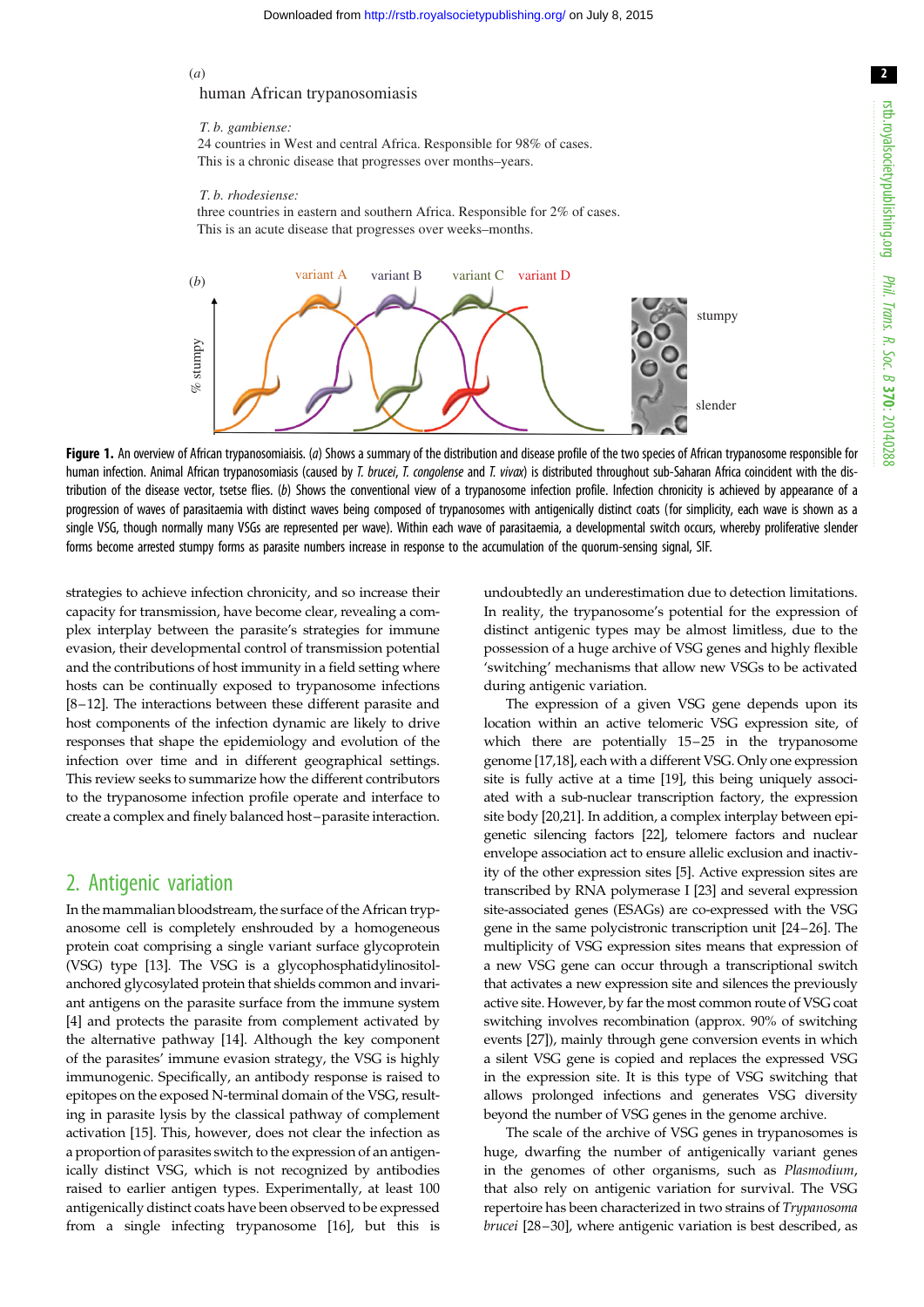3

<span id="page-3-0"></span>

Figure 2. VSG gene conversion during antigenic variation. (a) Gene conversion of intact VSG genes into the active bloodstream VSG expression site (BES), using donor VSGs that are either present in a minichromosome or a subtelomeric VSG array. In all cases, the VSGs are shown as coloured arrows and the extent of sequence copied during gene conversion is indicated by a grey box, within which the direction of copying is shown by a white arrow. During gene conversion from a silent minichromosome or array VSG (both light blue), the upstream boundary is normally 70 bp repeats (hatched box), which are found adjacent to most VSGs (though their numbers are lower when associated with array VSGs). The downstream boundary of gene conversion is frequently the 3' end or 3' flank of the VSG, though this can extend further when minichromosome VSGs act as donors, including reactions that encompass the telomere repeats (small, arrayed arrows). In the BES, ESAG genes (white arrows) are co-transcribed with the VSG (red) from a common promoter (thin black arrow); silent BES (not shown) can also act as donors of new VSGs by gene conversion, or can elicit VSG coat changes by transcriptional switching (not shown; see text). (b) Segmental gene conversion to form novel mosaic VSGs. In this reaction, multiple silent VSGs (here, three: light blue, orange and green) are recombined together to form a new VSG that is a composite of the three gene sequences. The VSGs that act as donors in segmental gene conversion are frequently pseudogenes and are normally located in disparate regions of the subtelomeric array archive. Many details of this reaction are uncertain, and some assumptions or simplifications are made: segmental gene conversion to form VSG mosaics may not happen in the active BES, as shown here; gene conversion is shown to encompass only VSG ORF-internal sequences, but the reactions may be 'anchored' by upstream or downstream homology; VSG mosaics normally display much greater intermingling of the donor VSG sequences than is indicated here.

well as in the animal infective trypanosomes Trypanosoma vivax and Trypanosoma congolense [\[31](#page-9-0)]. Even though the VSG cataloguing is still incomplete, the T. brucei genome can contain more than 2000 VSG genes (more than 20% of the coding genome), of which the majority exist in transcriptionally silent subtelomeric arrays, although a substantial fraction are found in aneuploid minichromosomes. The VSG repertoire appears highly dynamic, with changes in VSG numbers and identities detectable during strain propagation [\[30](#page-9-0)], and larger scale rearrangements leading to chromosome size variation within and between strains [\[32](#page-9-0)]. Most VSGs are single copy in the archive, sharing little primary sequence homology with other VSGs. However, only approximately 5–10% of the subtelomeric array VSG repertoire encodes intact and functional VSGs, with the remainder either containing frameshifts or truncations rendering them incapable of generating intact VSGs (approx. 80–85%) or encoding predicted features that are atypical of VSGs (10%) [\[33](#page-9-0)]. Importantly, the VSG pseudogenes are not non-functional, but make a major contribution to antigenic variation (see below). Nonetheless, the detection of such a large pseudogenic repertoire was unexpected, particularly as other organisms (e.g. Anaplasma marginale and

Borrelia burgdorferi) that use similar gene conversion strategies based on antigen pseudogenes can generate antigenic variation and chronic infections with much smaller gene repertoires (tens of genes) [\[7\]](#page-8-0). Moreover, until genome sequencing, the activation of new VSGs based on pseudogenes, though detected [[34](#page-9-0),[35\]](#page-9-0), was thought to be a rare event during trypanosome infections; in fact, it appears to be the major driver of long-term infections and transmission [\[36](#page-9-0)–[38](#page-9-0)].

Two different gene conversion reactions contribute to VSG switching (figure 2). In one reaction, an intact, previously silent VSG replaces the complete VSG in the active expression site (figure 2a). This reaction is dependent upon flanking sequence homology, perhaps most notably upstream 70 bp repeats that are uniquely associated with approximately 90% of VSGs [\[37\]](#page-9-0). The 70 bp repeats delimit the boundary of VSG gene conversion of intact VSGs from the subtelomeric arrays and the minichromosomes. VSGs in the silent expression sites also act as substrates in intact VSG gene conversion and, despite the greater available homology, the increased numbers of 70 bp repeats in these sites mean they are also frequently, though not exclusively, the upstream boundary here [[39](#page-9-0) –[41\]](#page-9-0). The second reaction,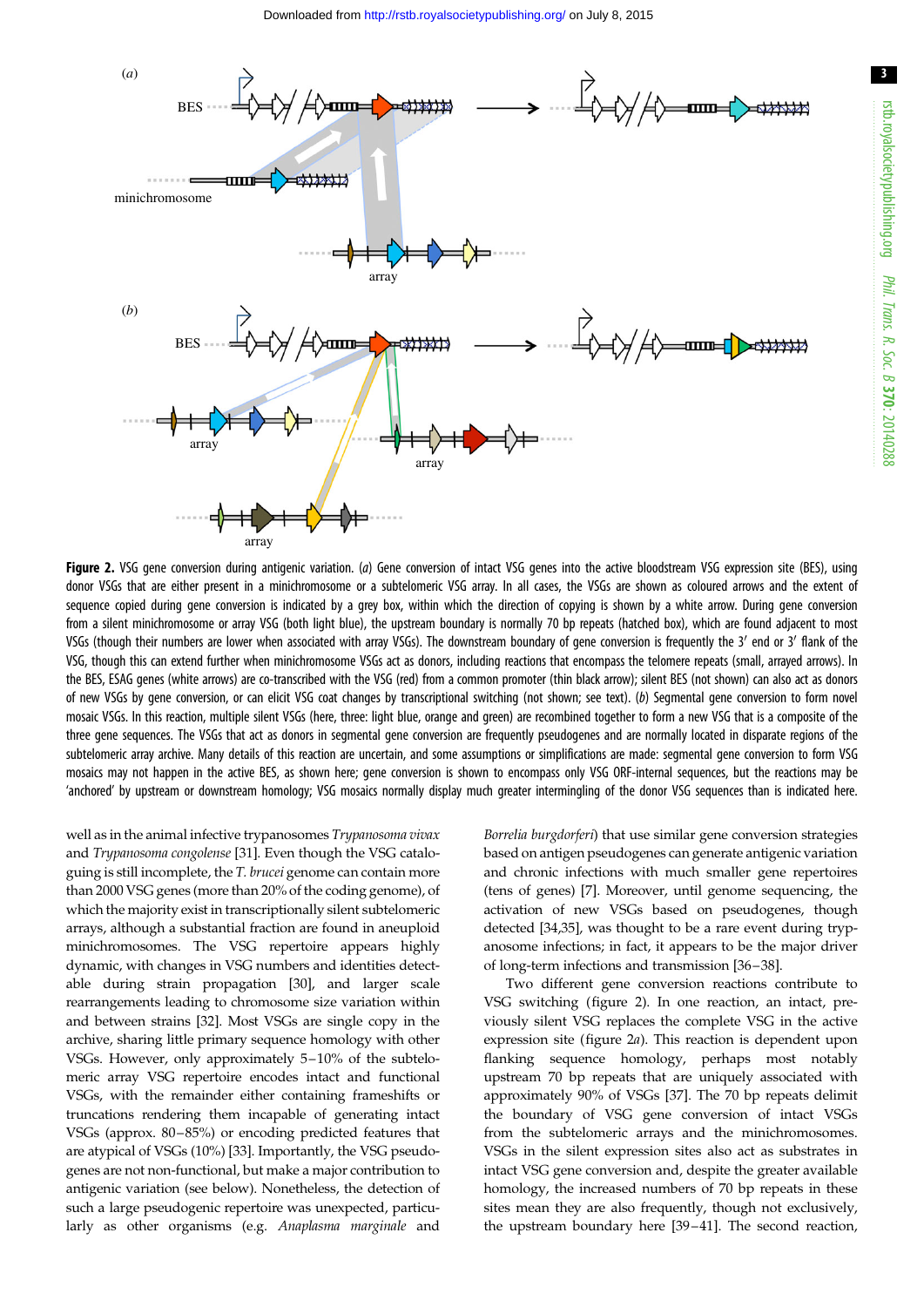termed segmental gene conversion, involves recombination driven by the coding sequence of the VSGs, so enabling utilization of the VSG pseudogenes; here, multiple VSG ORFs (intact, pseudogene or gene fragments) can be recombined [\(figure 2](#page-3-0)b), creating novel antigens (mosaic VSGs) and therefore multiplying the potential expressed VSG diversity well beyond the limitations of the existing genome's VSG repertoire [\[37](#page-9-0),[38\]](#page-9-0). We have much to learn about this reaction; for instance, unlike VSG conversion of intact genes, which genetic evidence shows is linked to homologous recombination, no factors (cis- or trans-acting) that act in segmental VSG gene conversion have been described; also, we do not know where VSG assembly occurs in the genome.

The different mechanisms of VSG gene activation (expression site activation, gene conversion driven by flanking repeat sequences, assembly of mosaic genes) have different probabilities that shape the profile of expressed VSGs during a chronic infection [\[42](#page-9-0)]. Early in infection, switching between intact telomeric VSG genes seems to predominate. In part, this may be due to transcriptional switching, perhaps as a means to establish active transcription of the most hostappropriate expression site [[43\]](#page-9-0). However, it is also a result of early telomeric VSG recombination, which may reflect the observation that the proportion of such VSGs that are intact and functional, both in the expression sites [\[18](#page-8-0)] and in the minichromosomes [\[30\]](#page-9-0), is much higher than in the subtelomeric arrays. Equally, telomeric location may promote recombinogenic interactions [\[44](#page-9-0)]. Activation of intact silent subtelomeric VSG genes by gene conversion using homologous flanking sequences is seen next; because these events are independent of the sequence of the previously expressed VSG, the order of VSG activation is unpredictable. Thereafter, mosaic VSG assembly by segmental gene conversion predominates and sustains the appearance of new antigen types [[37](#page-9-0),[38\]](#page-9-0), this being necessary to maintain the infection in a context where parasites expressing or re-expressing frequently activated VSG are eliminated by antibodies generated during exposure earlier in the infection. In this phase of the infection, recombination within the coding region of VSG genes appears to generate dependency on the previously expressed VSG gene, based on a requirement for relatively closely related VSGs, creating the potential for directionality in the order of activation of VSG genes. Although this has the potential to create a further hierarchy in the appearance of expressed antigens, the complexity of the recombination events and the selection of antigenically novel VSG assemblies by the immune system makes the expressed VSG unpredictable and the available evidence suggests increasing VSG diversity with time [\[38\]](#page-9-0); indeed, it is probable that the capacity for such diversity has been significantly underestimated by the experimental approaches used to date. Moreover, as the assembly of VSG mosaics initiates and progresses independently in each infection, different hosts will be exposed to completely different antigen repertoires that would prevent any possibility of generating meaningful immunity to the infecting parasite population or to subsequent co-infecting trypanosome populations.

## 3. Developmental contributions to the infection dynamic

Like many pathogens, the trypanosome must balance virulence (defined here as proliferation in the host), pathogenicity (defined here as damage to the host) and transmission (i.e. the capacity for its successful uptake and establishment in the tsetse fly) to maximize its long-term survival and spread. The trypanosome achieves this by regulating its growth within mammalian hosts in a density-dependent manner [[45](#page-9-0)–[47\]](#page-9-0) and through the generation of a specialized developmental stage, the stumpy form, optimized for transmission to tsetse flies [[48\]](#page-9-0). These adaptations are linked because the stumpy forms are non-proliferative and are generated from proliferative slender forms through a quorum-sensing-like process, whereby a soluble parasite-derived factor triggers the developmental transition [\[45](#page-9-0)]. The identity of the factor, called stumpy induction factor (SIF) (though it may in fact represent a mixture of factors), is unknown but evidence suggests that it is small (less than 500 Da), heat stable and generated by slender forms, such that it accumulates to provide a measure of parasite density [\[45](#page-9-0)]. While the factor is uncharacterized, a recent genome-wide screen identified molecular components of the cellular response pathway leading to the production of stumpy forms [[49\]](#page-9-0). Several protein kinases and phosphatases were revealed as signal transduction components, as well as gene expression regulators (namely predicted RNA-binding proteins) and hypothetical proteins of unknown function. The screen identified drivers of stumpy formation whose genetic depletion or ablation prevented the developmental response regardless of parasite density, complementing earlier studies that had identified molecules able to inhibit stumpy formation [\[50](#page-9-0)–[52](#page-9-0)]. Analysis of the identified pathway components has shown similarity to nutrient sensing and developmental responses in yeasts and Dictyostelium [[49,53\]](#page-9-0), suggesting that the signalling pathways regulating trypanosome stumpy formation share evolutionary origins with fundamental environmental sensing pathways conserved in diverse eukaryotes [\[53](#page-9-0)].

The balance between slender and stumpy forms within each wave of parasitaemia and during the course of a chronic trypanosome infection plays a significant part in controlling the infection dynamic of the parasite [[8](#page-8-0)]. Early in infection, the parasites are predominantly slender and numbers rapidly increase [\[9\]](#page-8-0). However, the accumulation of SIF drives cellcycle arrest and then morphological development to stumpy forms, this being accompanied by the expression of several stumpy form characteristics, including the expression of the PAD1 surface transporter that detects transmission of the parasites taken up in a tsetse fly blood meal [\[54](#page-9-0)]. Stumpy forms are also somewhat more robust than slender forms: they are more tolerant of pH stress and proteolytic attack [[55\]](#page-9-0) (aiding their survival in the tsetse midgut) and are better able to survive at equivalent antibody titres [\[56,57](#page-9-0)], this being assisted by their capacity for the clearance of antibody from their surface by hydrodynamic flow [\[57](#page-9-0)].

Nonetheless, with sufficient antibody titres, both slender and stumpy forms are destroyed such that the parasite numbers rapidly decline. Despite its stability in vitro, SIF must rapidly turn over in vivo, allowing parasites that have undergone an antigenic switch to begin to accumulate as proliferating slender forms and thereby re-establish the parasitaemia. In textbook descriptions, this balance between proliferation as slender forms, differentiation to stumpy forms, the immune clearance of slender and stumpy forms and the recrudescence of antigenically distinct slender forms generates regularly periodic waves of parasitaemia. However, a quantitative analysis of parasite numbers and the proportion of stumpy forms in 4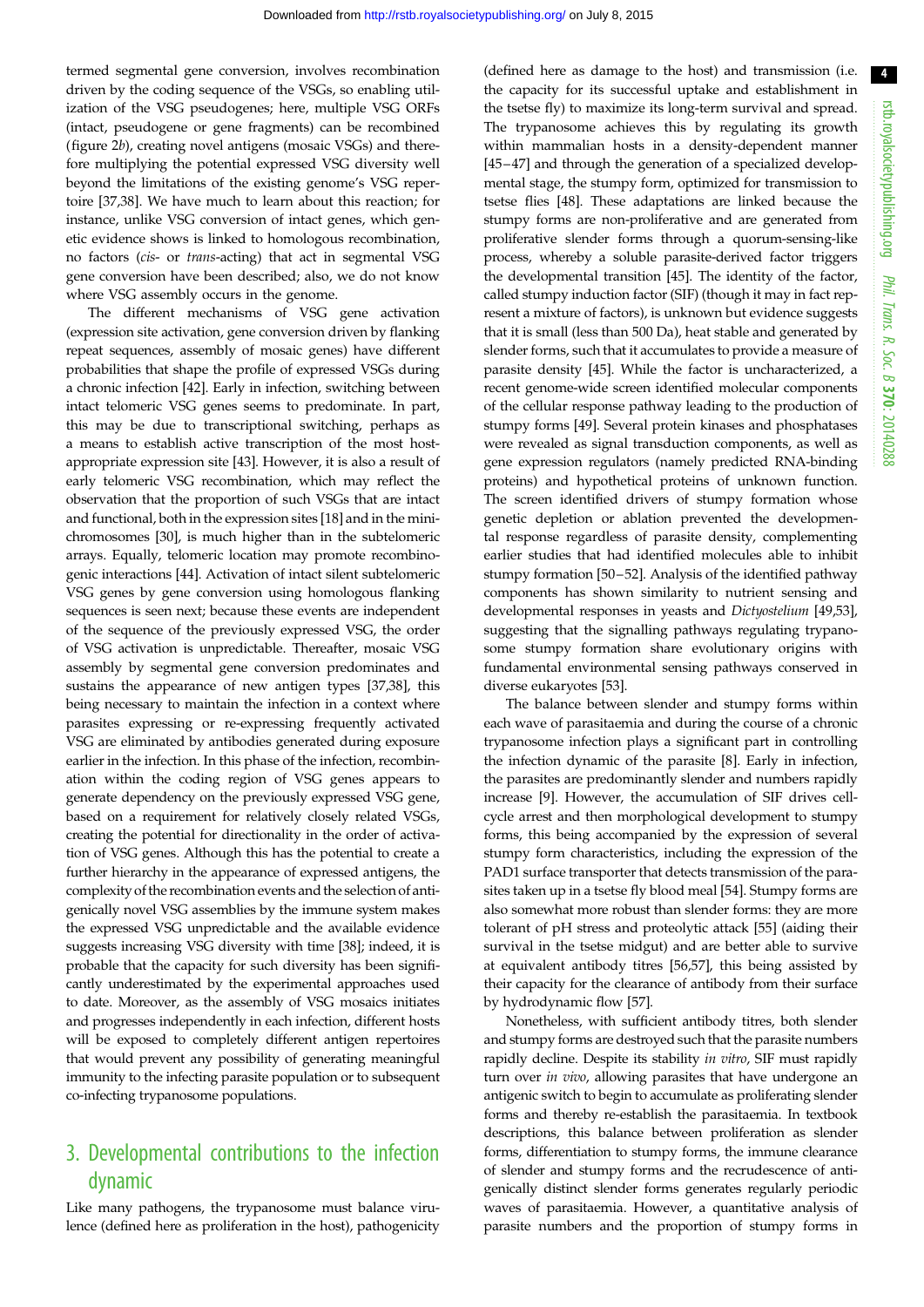

Figure 3. The classical description of the interplay between antigenic variation and infection chronicity (redrawn from [[58](#page-9-0)]). In scenario A, the parasites overgrow and kill the host. Scenario B occurs when parasites are rapidly cleared from the host. Scenario C is characteristic of trypanosome infections and is dependent upon both antigenic variation to evade specific immune responses (prevents scenario B) and density-dependent differentiation of slender to stumpy parasites (prevents scenario A). These processes are parasite-driven and independent of the host. Scenario C maximizes transmission, which will ultimately be the primary selective force on the trypanosome population. Several factors will determine the kinetics of infection in scenario C (i.e. infection duration and total parasite load; D) and these will include host susceptibility, parasite virulence and population factors such as herd immunity and co-infections, and the interplay of these factors with parasite antigenic variation and differentiation. These selective factors will shape the usage and evolution of the VSG repertoire at the individual and population levels.

chronic mouse infections demonstrated a more complex infection profile, where distinct cyclical waves of parasitaemia were not obvious later in infection and stumpy forms stably predominated in the overall parasite population [[9](#page-8-0)]. This infection profile has been interpreted to help the trypanosomes to get an early foothold in a mammalian infection, aided by the proliferation and rapid antigen switching of the initial slender population, with the later stumpy-enriched population in a chronic infection prolonging host survival and enhancing the probability of transmission [\[8\]](#page-8-0). This model, however, has not been tested in livestock infections where parasitaemias are usually lower than in mice, and in which the textbook infection kinetics of distinct peaks of parasitaemia are more readily identified.

## 4. Balancing virulence and transmission in trypanosome infections

The development of stumpy forms might serve several beneficial purposes for trypanosomes (figure 3). Firstly, the production of arrested stumpy forms as the parasitaemia accumulates prevents an uncontrolled proliferation of slender forms that would rapidly kill the host. Secondly, the more robust nature of the stumpy form when compared with the slender form would promote its survival upon transmission to the tsetse fly, where the parasite is attacked by the proteolytic environment of the insect midgut. Finally, by reducing the overall proportion of proliferative forms in the mammalian parasitaemia in chronic infections, the overall frequency of antigenic variation would be reduced [\[9\]](#page-8-0) (as only proliferative forms would undergo productive antigen switches), potentially prolonging the functional within-infection lifetime of the antigen repertoire [[9\]](#page-8-0), and this limitation on repertoire usage may also play a role in restricting herd immunity and reinfection at the host population level [[8](#page-8-0)]. Although each of these potential benefits would apparently favour parasite survival and spread, direct evidence for

each is limited. For example, while the laboratory selection of parasite lines that can no longer generate stumpy forms does generate virulent lines that rapidly kill the host [[59,60\]](#page-9-0), stumpy forms are not detected in other African trypanosome species outwith the T. brucei group (e.g. T. congolense and T. vivax) [[61,62](#page-9-0)]. These species nonetheless are sustained successfully in sub-Saharan Africa and transmitted by tsetse flies, with T. congolense entering the fly midgut initially to establish infection. Furthermore, there is little experimental evidence that the proportion of stumpy forms in an infection dominates the likelihood of transmission. While studies clearly support the importance of stumpy forms in transmission [\[63](#page-9-0)], the advantage of having 90% as opposed to 10% stumpy forms in a tsetse blood meal is less clear assuming sufficient parasites are ingested. Finally, the significance of restricting exposure to the immune system of different antigen types is unknown. While the rapid expression of many antigen types might unnecessarily expose the parasite's VSG repertoire and so limit infection chronicity, the simultaneous expression of many diverse antigen types might also restrict the production of an effective immune response against any one antigen type [\[10](#page-8-0)[,64](#page-9-0)]. This might allow minor types to sustain expression or to be re-expressed later in infection when dominant antigen types are eliminated. Furthermore, the simultaneous expression of many different antigen types in the infection could act to perturb immune efficacy or promote immunosuppression. Following the recent ability unambiguously to identify stumpy forms in an infection using PAD1 as a molecular marker [\[9\]](#page-8-0), the capacity to identify expressed antigen genes at the population level by deep sequence expression analysis and the tools to activate or inhibit stumpy formation via RNAi or gene overexpression [[49\]](#page-9-0), the contributions to each of the different components of the trypanosome infection dynamic are now accessible to experimentation. This places us in an excellent position to understand how trypanosomes contribute to their parasitaemia and the consequences of perturbing different components in the context of acute and chronic infections.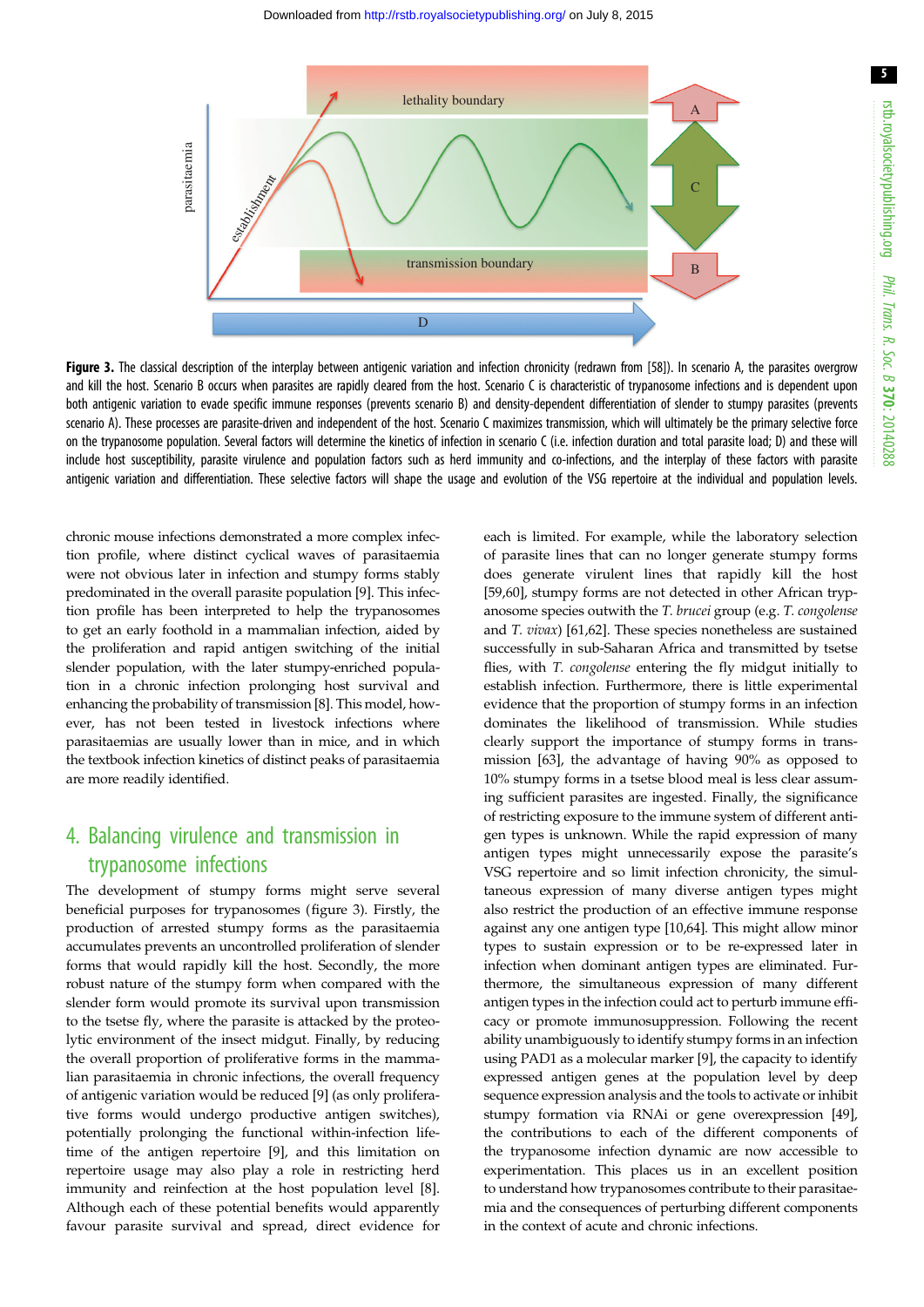## 5. Contributions from the host

Unusually in pathogen biology, trypanosome research has placed relatively little emphasis on the analysis of host contributions to the context of infection. Largely, this has been because antigenic variation and development in the host are parasite-intrinsic factors. Nonetheless, while the humoral response is clearly necessary to control each variant antigenexpressing subpopulation, host contributions to parasite virulence and the infection dynamic can be complex and host species dependent, limiting experimental tractability outwith the mouse model of infection. For example, populations of livestock and game animals continually exposed to trypanosome infections over time may have the capacity to develop herd immunity, restricting the ability of the circulating parasite population to be transmitted to, and establish in, new hosts [\[33](#page-9-0)]. Here, the development of unique antigenic lineages derived from sequential mosaic formation over the course of a chronic infection might play a key role in enabling the parasite to establish in previously or currently infected hosts [\[12](#page-8-0)[,65](#page-10-0)]. Similarly, the rapid antigen switching characteristic of field strains of parasites [\[66](#page-10-0)] (as occurs early in infections enriched in slender forms) might allow the parasite to probe the immune status of the host until a sufficiently novel antigen type is expressed, allowing the parasite to establish [[8](#page-8-0)]. The diversity and flexibility of the metacyclic VSG repertoire (the VSG expressed from a specialized subset of expression sites activated in the tsetse fly salivary gland in the life cycle stage pre-adapted for mammalian host infection) will also provide increased capacity to infect previously exposed hosts exhibiting herd immunity [\[67,68](#page-10-0)]. The metacyclic VSG repertoire is somewhat isolated from the VSG repertoire used in established bloodstream infections, with M-VSG expression sites being shorter, generally lacking in ESAGs and with few or no flanking repeats, limiting their recombination with bloodstream expression sites. Although of more limited diversity (there are around 12–20 M-VSG types [[68,69](#page-10-0)]), the short-term expression of these may limit their immune stimulation, helping the parasite to establish and proliferate until it can switch to expression of antigens from the much larger bloodstream repertoire.

Beyond immunity, there is evidence that the control of trypanosome infections has a strong host component. The most obvious example of this interaction is the inability of most African trypanosomes (including Trypanosoma brucei brucei, T. congolense and T. vivax) to infect human and primate hosts through the presence and expression in humans and primates of trypanolytic serum factors, TLF1 and TLF2, each containing the lytic ApoL1 component of high-density lipoprotein [\[70](#page-10-0)]. Trypanosoma brucei rhodesiense and Trypanosoma brucei gambiense have both evolved independent mechanisms to evade killing in human serum through their expression of SRA [\[71](#page-10-0)] and TgsGP1 [[72](#page-10-0),[73](#page-10-0)], respectively, with a downregulation of the haptoglobin–haemoglobin receptor also contributing to T. b. gambiense resistance. Counter selection in some human populations for mutations in ApoL1 generating a form able to kill T. b. rhodesiense provides evidence of the evolutionary conflict between humans and trypanosomes, with the trade-off in this case being an increased risk of kidney disease [[70](#page-10-0),[74](#page-10-0)].

Aside from the binary trait of human infectivity, there is evidence for a genetic basis underlying factors that determine the kinetics and duration of infection, in both parasite and host populations. In mammalian hosts, there is a spectrum of inherent susceptibility to trypanosome infections, ranging from fully susceptible hosts that succumb and die after a short infection timecourse to those defined as 'trypanotolerant', or hosts that remain infected but do not develop the severe clinical signs of their susceptible counterparts. At a population level, the variation in these host factors will have a clear influence on parasite transmission, as well as the usage and evolution of VSG repertoires. Animal models of the trypanotolerance phenotype have long been recognized and are particularly well defined in mice and cattle with respect to T. congolense infections, but the variation in infection outcome phenotype has also recently been identified in human patients infected with T. b. gambiense [[75](#page-10-0),[76](#page-10-0)], with an infection status analogous to trypanotolerance being characterized [\[77](#page-10-0)]. Indeed, genes, alleles and pathways have been identified that are suggested to contribute to host susceptibility in mice, cattle and humans [[75](#page-10-0),[76](#page-10-0),[78](#page-10-0)], although it is clear that the phenotype is a quantitative trait in all species with contributions from multiple genes, many of which remain to be identified.

The influence of parasite genotype on infection severity and outcome is also profound, with some strains generating acute and severe infections and others chronic infections with mild symptoms—the classic example being infections in humans with T. b. gambiense tending to be more chronic, whereas T. b. rhodesiense infections are often very acute. Phenotypes relating to infection severity have been shown to be heritable in the T. brucei model in mice, and similar to trypanotolerance in the mammalian host these are quantitative traits with multiple genes involved [\[79,80\]](#page-10-0). Therefore, it is clear that the interplay between genes and pathways involved in host susceptibility and trypanosome virulence will have a significant impact upon the kinetics of infection, including parasitaemia, infection profile and infection duration, all of which will interact with antigenic variation and differentiation to shape the within-host dynamics of infection and onwards transmission.

## 6. The impact of co-infections and zoonosis on trypanosome infection dynamics

African trypanosomes have the capacity to infect a wide range of mammalian hosts ([figure 4](#page-7-0)a). While T. b. rhodesiense and T. b. gambiense can infect humans, these species also have animal reservoirs, including livestock and game animals, that can probably sustain the parasites in an infection cycle longterm without human involvement. Similarly, with a relatively high frequency of trypanosome infection in animal reservoirs combined with the typically chronic nature of trypanosome infections, the probability of mixed infections between different genotypes or species is significant [[81](#page-10-0)]. This likely generates the potential for evolutionary conflict, particularly in the context of an operating quorum-sensing system. Thus, if two different parasite genotypes exchange density sensing signals, there is the theoretical possibility for selection to occur, whereby the parasites either exploit or perturb each other's signals for their own advantage. This has the potential to select parasites less able to respond to a density sensing signal such that they come to dominate in a mixed infection, or, hypothetically, to even produce a SIF mimic which preferentially limits the proliferation of a competing strain without affecting the producer strain. This conflict could operate to increase the virulence of parasites when competing in a pool of hosts where the parasites are circulating so that they sustain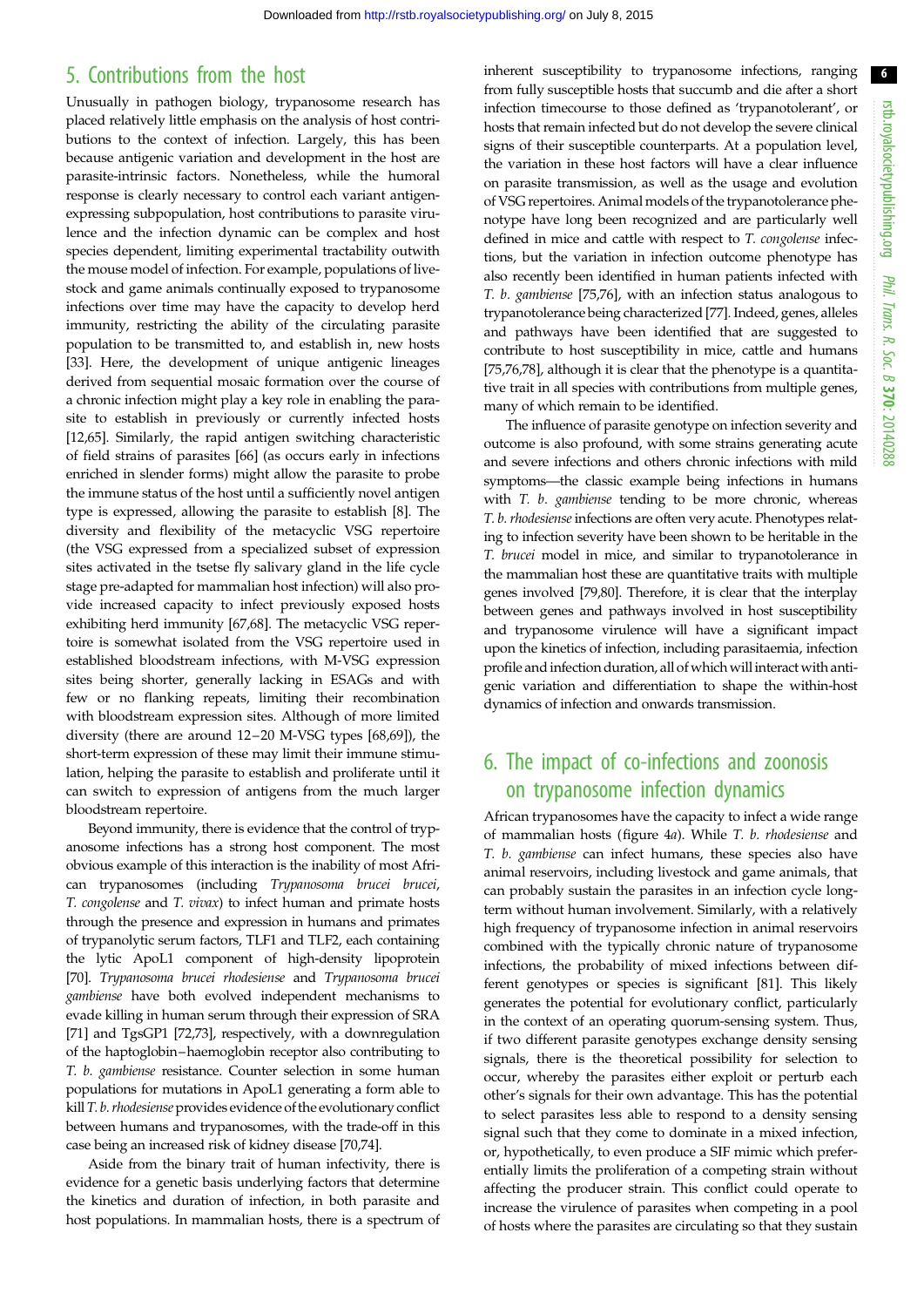<span id="page-7-0"></span>

Figure 4. Possible conflicts driving parasite virulence in different host settings. (a) The host range of different trypanosome species is shown, with T. b gambiense and T. b. rhodesiense being human infective. Trypanosoma brucei gambiense can also infect livestock, though human infection is more frequently detected; T. b. rhodesiense is most frequently found in livestock and game animals. Trypanosoma brucei brucei, T. congolense and T. vivax cannot infect humans but are maintained in game animals and livestock. (b) Three scenarios where parasites are transmitted either to trypanotolerant or susceptible hosts, or humans. In each scenario, potential outcomes are: (i) in trypanotolerant hosts, host suppression selects for increased virulence of the parasite population; (ii) parasites might exhibit increased virulence once released from either host suppression in susceptible animals or competition from co-infecting strains; and (iii) in humans, T. b. rhodesiense or T. b. gambiense are released from inter-species competition and may exhibit increased virulence.

their numbers and maintain their probability of transmission. If removed from the competitive environment—for example, by infecting a new uninfected host, transitioning from a trypanotolerant to a more susceptible host or moving from an animal host to a human host (in the case of T. b. gambiense or T. b. rhodesiense)—the consequence could be the appearance of highly virulent forms that are more pathogenic to the host (figure 4b). The associated trade-off is, potentially, reduced capacity for transmission through their reduced production of stumpy forms in that host [\[8\]](#page-8-0), but the pivot point when increased virulence and decreased transmission and vice versa become strongly deleterious is unknown. Nonetheless, a conflict between virulence and transmission is inevitable either with single or mixed infections, and variable between different hosts, and there is considerable scope for the evolution of systems that provide misinformation to competitors. The extent of the importance or stability of such selection pressures is unclear, but may emerge as the molecular pathways controlling stumpy formation become better understood or the molecular identity of SIF becomes known. This fascinating area is currently unexplored, but the precedent from bacterial intercellular communication systems provides evidence that nuanced communication between different parasites circulating in the same host populations over considerable periods of time will generate novel insights into the factors that control and optimize the infection dynamic of trypanosomes in different mammalian hosts.

### 7. Therapeutic implications

Current drugs licensed to treat trypanosomiasis in humans and livestock are old, have dangerous possible side effects, and resistance is an increasing problem [[82\]](#page-10-0). Consequently, many initiatives to develop new drugs for trypanosomiasis are underway. Most focus on killing the proliferative slender form of the parasite in the bloodstream, but there is also the prospect of targeting parasite development and transmission [[83\]](#page-10-0). For example, depletion of the TOR4 protein in trypanosomes drives the parasites to generate stumpy-like forms in an irreversible arrest [[52\]](#page-9-0). If induced pharmacologically, this would leave affected parasites subject to clearance by the immune system, as would the targeting of other kinases operating on the same pathway [\[84](#page-10-0)]. Similarly, molecules that drive stumpy formation could be activated pharmacologically to achieve the same outcome, eliminating the parasite population from the bloodstream [\[83,84](#page-10-0)]. In an extension of this approach, inducing parasites to differentiate from bloodstream forms to tsetse midgut procyclic forms in the host bloodstream would render the parasites susceptible to rapid killing by the alternative pathway of complement, as VSG loss is an early component of the differentiation response in the tsetse midgut. An example of this would be targeting the tyrosine phosphatase TbPTP1 whose pharmacological inactivation has been shown to initiate the differentiation of stumpy forms to procyclic forms in the absence of any other external trigger [[85](#page-10-0)]. Likewise, a protein kinase with the same phenotype when ablated by RNAi has also been identified [\[86](#page-10-0)]. An important caveat of this approach is that the pharmacological effect must be 100% efficient; otherwise, there will be the potential for the selection of parasites less able to arrest as stumpy forms and so with greater potential virulence [[83](#page-10-0)]. Nonetheless, as reduced stumpy formation could also reduce transmissibility of any resistant parasites, this approach might provide an interesting evolution-resistant therapeutic approach that could provide a useful complement or adjunct to newly developed trypanocidal therapies.

## 8. Perspectives

The capacity of trypanosomes to undergo antigenic variation and development to specialized transmission stages has long been recognized. However, while the molecular mechanisms 7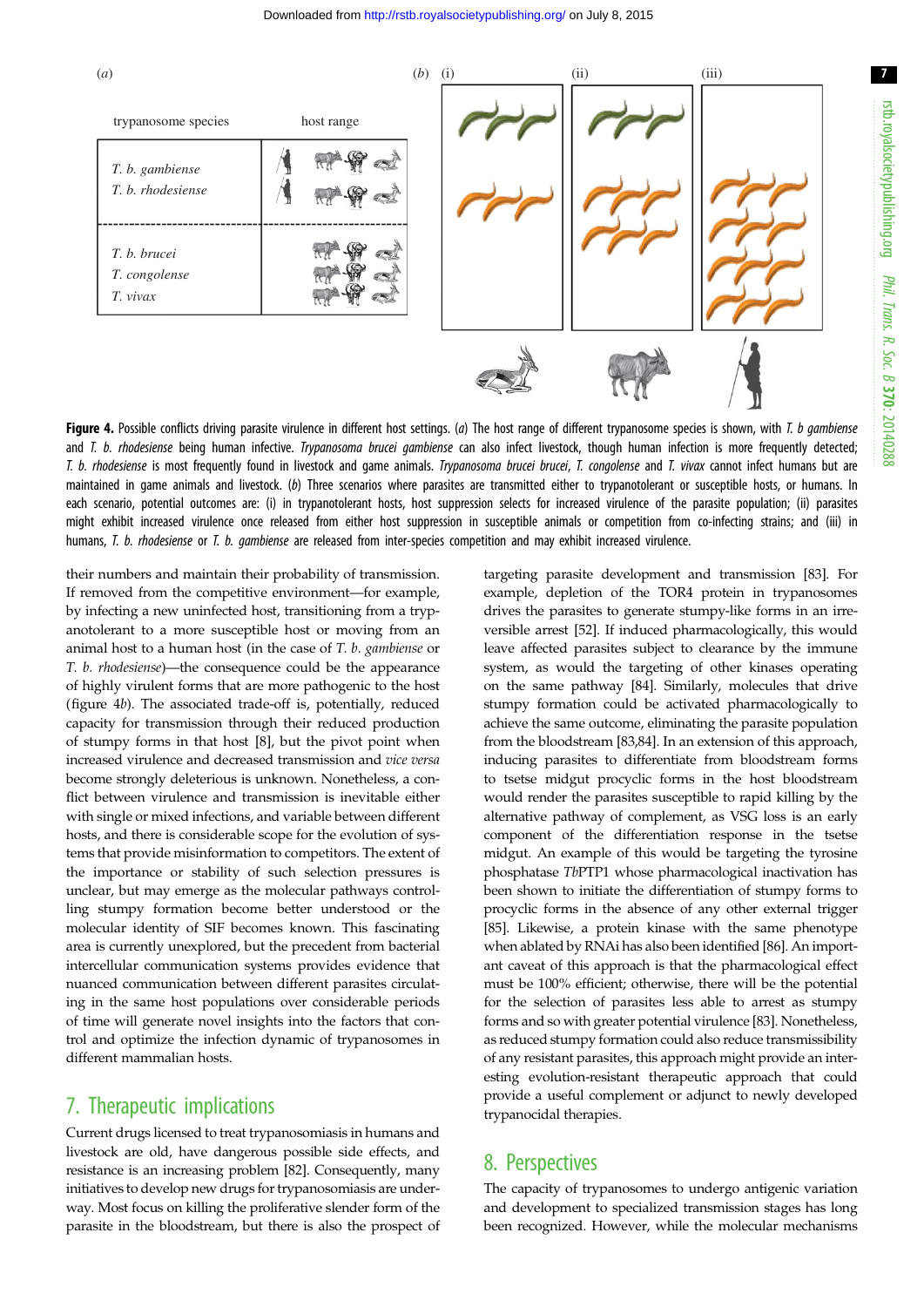<span id="page-8-0"></span>underlying antigenic variation have been studied in detail over many years, only recently have events been analysed in parasite lines that exhibit full developmental competence. This represents an important step forward, as understanding the interplay between antigenic variation and density-dependent growth control in the mammalian bloodstream is necessary for the dynamics of chronic trypanosome infections to be recognized. These processes are likely to reveal a complex and detailed picture of how the trypanosome sustains itself longterm in mammalian hosts and ensures transmission. Moreover, the interplay between these components has potentially important evolutionary implications likely to have impact on the virulence, transmissibility and epidemiology of trypanosome infections in the field. With the analysis of developmentally competent lines, the identification of molecular components necessary for the control of antigenic variation and developmental progression in the bloodstream, and accessibility of a wider range of field parasite strains (and genome sequences), new insight is likely to emerge rapidly. These insights can be exploited therapeutically or the insight used to understand how therapeutic interventions might fail, or resistance develop. Importantly, the general principles uncovered are also likely to be broadly applicable among a range of related and unrelated

pathogens. The interplay between virulence and transmission is complex but fundamental in pathogen biology. Trypanosomes provide one of the most tractable models to understand how this interaction operates, and the implications of perturbing different components on the longevity and spread of the parasite in the field.

Authors' contributions. All authors contributed equally to the writing and revision of the manuscript.

Competing interests. We have no competing interests.

Funding. Work in K.R.M.'s laboratory is funded by the Wellcome Trust (WT088293, WT103740) and is based in the Centre for Immunity, Infection and Evolution, which is supported by the Wellcome Trust (WT095831). K.M. is a Wellcome Trust Senior Investigator. R.M.'s laboratory is supported by the Wellcome Trust (WT089172) and the BBSRC (BB/M028909/1). The Wellcome Trust Centre for Molecular Parasitology is supported by the Wellcome Trust (085349, 104111). L.J.M. is a Royal Society University Research Fellow (UF090083), and work in his laboratory is supported by the BBSRC (BB/ L019035/1) and the Bill & Melinda Gates Foundation (OPP1108042). The Roslin Institute is core-funded by the BBSRC. Acknowledgements. We are grateful for the invitation to submit this article, arising from a NESCent working group and an NSF-RCN on Infectious Disease Evolution across Scales.

## **References**

- 1. Brun R, Blum J, Chappuis F, Burri C. 2010 Human African trypanosomiasis. Lancet 375, 148-159. [\(doi:10.1016/S0140-6736\(09\)60829-1](http://dx.doi.org/10.1016/S0140-6736(09)60829-1))
- 2. Shaw AP, Cecchi G, Wint GRW, Mattioli RC, Robinson TP. 2014 Mapping the economic benefits to livestock keepers from intervening against bovine trypanosomosis in Eastern Africa. Prev. Vet. Med. 113, 197–210. ([doi:10.1016/j.prevetmed.2013.10.024\)](http://dx.doi.org/10.1016/j.prevetmed.2013.10.024)
- 3. Peacock L, Bailey M, Carrington M, Gibson W. 2014 Meiosis and haploid gametes in the pathogen Trypanosoma brucei. Curr. Biol. 24, 181– 186. [\(doi:10.1016/j.cub.2013.11.044](http://dx.doi.org/10.1016/j.cub.2013.11.044))
- 4. Horn D. 2014 Antigenic variation in African trypanosomes. Mol. Biochem. Parasitol. 195, 123– 129. ([doi:10.1016/j.molbiopara.2014.05.001\)](http://dx.doi.org/10.1016/j.molbiopara.2014.05.001)
- 5. Glover L, Hutchinson S, Alsford S, McCulloch R, Field MC, Horn D. 2013 Antigenic variation in African trypanosomes: the importance of chromosomal and nuclear context in VSG expression control. Cell Microbiol. 15, 1984– 1993. [\(doi:10.1111/cmi.12215\)](http://dx.doi.org/10.1111/cmi.12215)
- 6. Rudenko G. 2011 African trypanosomes: the genome and adaptations for immune evasion. Essays Biochem.  $51, 47 - 62$ .
- 7. Morrison LJ, Marcello L, McCulloch R. 2009 Antigenic variation in the African trypanosome: molecular mechanisms and phenotypic complexity. Cell Microbiol. 11, 1724– 1734. [\(doi:10.1111/j.1462-](http://dx.doi.org/10.1111/j.1462-5822.2009.01383.x) [5822.2009.01383.x](http://dx.doi.org/10.1111/j.1462-5822.2009.01383.x))
- 8. MacGregor P, Szöőr B, Savill NJ, Matthews KR. 2012 Trypanosomal immune evasion, chronicity and transmission: an elegant balancing act. Nat. Rev. Microbiol. 10, 431– 438. [\(doi:10.1038/nrmicro2779\)](http://dx.doi.org/10.1038/nrmicro2779)
- 9. Macgregor P, Savill NJ, Hall D, Matthews KR. 2011 Transmission stages dominate trypanosome withinhost dynamics during chronic infections. Cell Host

Microbe 9, 310– 318. ([doi:10.1016/j.chom.2011.](http://dx.doi.org/10.1016/j.chom.2011.03.013) [03.013](http://dx.doi.org/10.1016/j.chom.2011.03.013))

- 10. Gjini E, Haydon DT, Barry JD, Cobbold CA. 2010 Critical interplay between parasite differentiation, host immunity, and antigenic variation in trypanosome infections. Am. Nat. 176, 424– 439. [\(doi:10.1086/656276\)](http://dx.doi.org/10.1086/656276)
- 11. Gjini E, Haydon DT, Barry JD, Cobbold CA. 2013 Linking the antigen archive structure to pathogen fitness in African trypanosomes. Proc. R. Soc. B 280, 20122129. ([doi:10.1098/rspb.2012.2129\)](http://dx.doi.org/10.1098/rspb.2012.2129)
- 12. Lythgoe KA, Morrison LJ, Read AF, Barry JD. 2007 Parasite-intrinsic factors can explain ordered progression of trypanosome antigenic variation. Proc. Natl Acad. Sci. USA 104, 8095– 8100. [\(doi:10.](http://dx.doi.org/10.1073/pnas.0606206104) [1073/pnas.0606206104](http://dx.doi.org/10.1073/pnas.0606206104))
- 13. Cross GA. 1975 Identification, purification and properties of clone-specific glycoprotein antigens constituting the surface coat of Trypanosoma brucei. Parasitology **71**, 393-417. [\(doi:10.1017/](http://dx.doi.org/10.1017/S003118200004717X) [S003118200004717X](http://dx.doi.org/10.1017/S003118200004717X))
- 14. Ferrante A, Allison AC. 1983 Alternative pathway activation of complement by African trypanosomes lacking a glycoprotein coat. Parasite Immunol. 5, 491– 498. [\(doi:10.1111/j.1365-3024.1983.tb00763.x](http://dx.doi.org/10.1111/j.1365-3024.1983.tb00763.x))
- 15. Higgins MK, Carrington M. 2014 Sequence variation and structural conservation allows development of novel function and immune evasion in parasite surface protein families. Protein Sci. 23, 354-365. [\(doi:10.1002/pro.2428\)](http://dx.doi.org/10.1002/pro.2428)
- 16. Capbern A, Giroud C, Baltz T, Mattern P. 1977 Trypanosoma equiperdum: antigenic variations in experimental trypanosomiasis of rabbits. Exp. Parasitol. 42, 6– 13. [\(doi:10.1016/0014-4894\(77\)](http://dx.doi.org/10.1016/0014-4894(77)90055-8) [90055-8\)](http://dx.doi.org/10.1016/0014-4894(77)90055-8)
- 17. Young R, Taylor JE, Kurioka A, Becker M, Louis EJ, Rudenko G. 2008 Isolation and analysis of the genetic diversity of repertoires of VSG expression site containing telomeres from Trypanosoma brucei gambiense, T. b. brucei and T. equiperdum. BMC Genomics 9, 385. ([doi:10.1186/1471-2164-](http://dx.doi.org/10.1186/1471-2164-9-385) [9-385\)](http://dx.doi.org/10.1186/1471-2164-9-385)
- 18. Hertz-Fowler C et al. 2008 Telomeric expression sites are highly conserved in Trypanosoma brucei. PLoS ONE 3, e3527. ([doi:10.1371/journal.pone.0003527](http://dx.doi.org/10.1371/journal.pone.0003527))
- 19. Kassem A, Pays E, Vanhamme L. 2014 Transcription is initiated on silent variant surface glycoprotein expression sites despite monoallelic expression in Trypanosoma brucei. Proc. Natl Acad. Sci. USA 111, 8943– 8948. ([doi:10.1073/pnas.1404873111\)](http://dx.doi.org/10.1073/pnas.1404873111)
- 20. Navarro M, Gull K. 2001 A pol I transcriptional body associated with VSG mono-allelic expression in Trypanosoma brucei. Nature 414, 759– 763. [\(doi:10.](http://dx.doi.org/10.1038/414759a) [1038/414759a](http://dx.doi.org/10.1038/414759a))
- 21. Lopez-Farfan D, Bart J-M, Rojas-Barros DI, Navarro M. 2014 SUMOylation by the E3 Ligase TbSIZ1/ PIAS1 positively regulates VSG expression in Trypanosoma brucei. PLoS Pathog. 10, e1004545. ([doi:10.1371/journal.ppat.1004545](http://dx.doi.org/10.1371/journal.ppat.1004545))
- 22. Batram C, Jones NG, Janzen CJ, Markert SM, Engstler M. 2014 Expression site attenuation mechanistically links antigenic variation and development in Trypanosoma brucei. eLife 3, e02324. ([doi:10.7554/eLife.02324\)](http://dx.doi.org/10.7554/eLife.02324)
- 23. Gunzl A, Bruderer T, Laufer G, Schimanski B, Tu L-C, Chung H-M, Lee P-T, Lee MG-S. 2003 RNA polymerase I transcribes procyclin genes and variant surface glycoprotein gene expression sites in Trypanosoma brucei. Eukaryot. Cell 2, 542– 551. ([doi:10.1128/EC.2.3.542-551.2003\)](http://dx.doi.org/10.1128/EC.2.3.542-551.2003)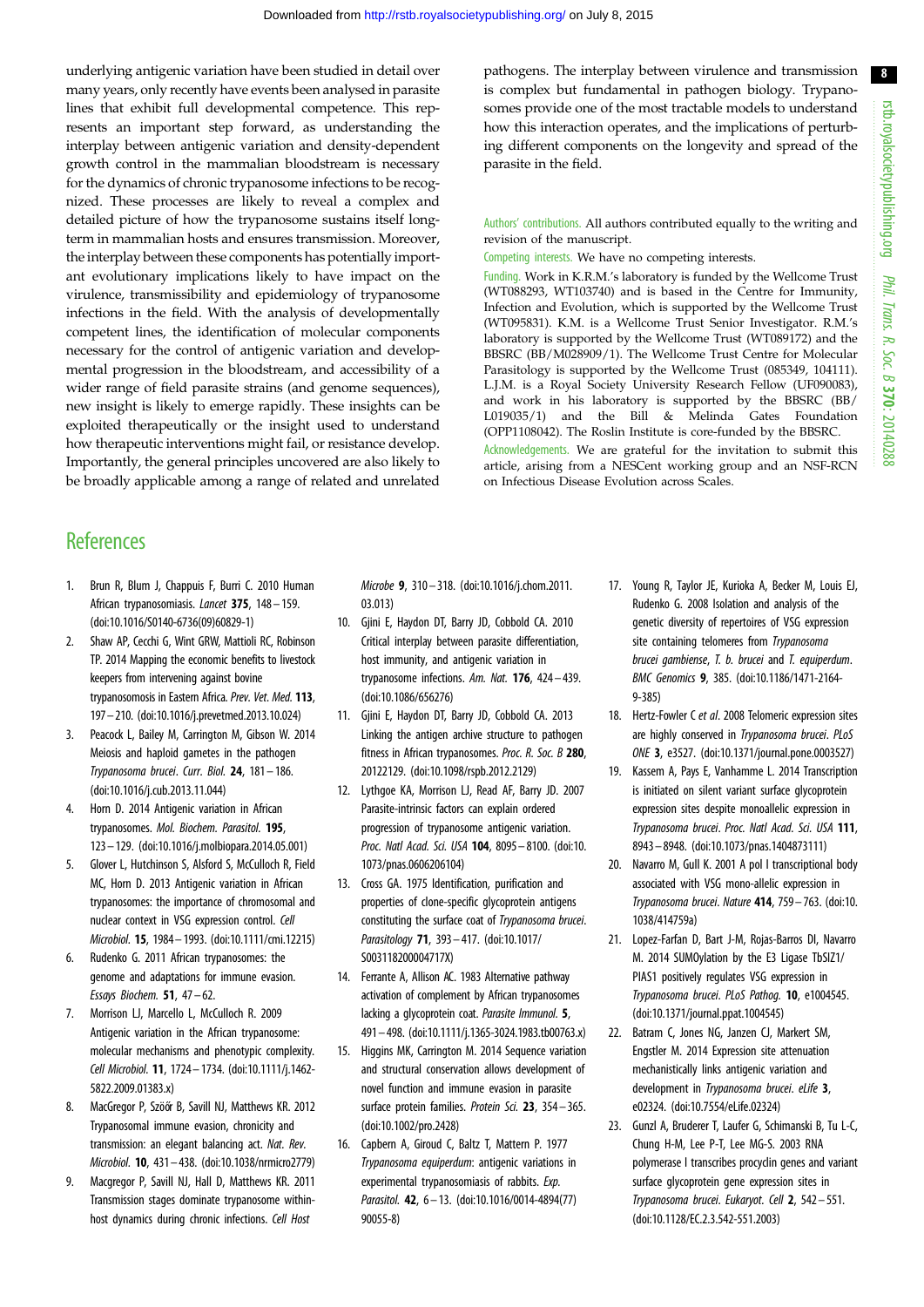- <span id="page-9-0"></span>24. Cully DF, Ip HS, Cross GAM. 1985 Coordinate transcription of variant surface glycoprotein genes and an expression site associated gene family in Trypanosoma brucei. Cell  $42$ ,  $173 - 182$ . ([doi:10.](http://dx.doi.org/10.1016/S0092-8674(85)80113-6) [1016/S0092-8674\(85\)80113-6\)](http://dx.doi.org/10.1016/S0092-8674(85)80113-6)
- 25. Kooter JM, van der Spek HJ, Wagter R, d'Oliveira CE, van der Hoeven F, Johnson PJ, Borst P. 1987 The anatomy and transcription of a telomeric expression site for variant-specific surface antigens in T. brucei. Cell 51, 261– 272. ([doi:10.1016/0092-8674\(87\)](http://dx.doi.org/10.1016/0092-8674(87)90153-X) [90153-X\)](http://dx.doi.org/10.1016/0092-8674(87)90153-X)
- 26. Pays E, Tebabi P, Pays A, Coquelet H, Revelard P, Salmon D, Steinert M. 1989 The genes and transcripts of an antigen gene expression site from T. brucei. Cell 57, 835 – 845. [\(doi:10.1016/0092-](http://dx.doi.org/10.1016/0092-8674(89)90798-8) [8674\(89\)90798-8\)](http://dx.doi.org/10.1016/0092-8674(89)90798-8)
- 27. Robinson NP, Burman N, Melvile SE, Barry JD. 1999 Predominance of duplicative VSG gene conversion in antigenic variation in African trypanosomes. Mol. Cell Biol. 19, 5839 – 5846.
- 28. Berriman M et al. 2005 The genome of the African trypanosome Trypanosoma brucei. Science 309, 416– 422. ([doi:10.1126/science.1112642\)](http://dx.doi.org/10.1126/science.1112642)
- 29. Marcello L, Menon S, Ward P, Wilkes JM, Jones NG, Carrington M, Barry JD. 2007 VSGdb: a database for trypanosome variant surface glycoproteins, a large and diverse family of coiled coil proteins. BMC Bioinform. 8, 143. ([doi:10.1186/1471-2105-8-143\)](http://dx.doi.org/10.1186/1471-2105-8-143)
- 30. Cross GA, Kim HS, Wickstead B. 2014 Capturing the variant surface glycoprotein repertoire (the VSGnome) of Trypanosoma brucei Lister 427. Mol. Biochem. Parasitol. 195, 59 – 73. [\(doi:10.1016/j.](http://dx.doi.org/10.1016/j.molbiopara.2014.06.004) [molbiopara.2014.06.004](http://dx.doi.org/10.1016/j.molbiopara.2014.06.004))
- 31. Jackson AP et al. 2012 Antigenic diversity is generated by distinct evolutionary mechanisms in African trypanosome species. Proc. Natl Acad. Sci. USA 109, 3416 – 3421. ([doi:10.1073/pnas.](http://dx.doi.org/10.1073/pnas.1117313109) [1117313109\)](http://dx.doi.org/10.1073/pnas.1117313109)
- 32. Callejas S, Leech V, Reitter C, Melville S 2006 Hemizygous subtelomeres of an African trypanosome chromosome may account for over 75% of chromosome length. Genome Res. 16, 1109 – 1118. [\(doi:10.1101/gr.5147406\)](http://dx.doi.org/10.1101/gr.5147406)
- 33. Marcello L, Barry JD. 2007 From silent genes to noisy populations: dialogue between the genotype and phenotypes of antigenic variation. J. Eukaryot. Microbiol. 54, 14 – 17. [\(doi:10.1111/j.1550-7408.](http://dx.doi.org/10.1111/j.1550-7408.2006.00227.x) [2006.00227.x\)](http://dx.doi.org/10.1111/j.1550-7408.2006.00227.x)
- 34. Roth C, Bringaud F, Layden RE, Baltz T, Eisen H. 1989 Active late-appearing variable surface antigen genes in *Trypanosoma equiperdum* are constructed entirely from pseudogenes. Proc. Natl Acad. Sci. USA 86, 9375– 9379. [\(doi:10.1073/pnas.86.23.9375\)](http://dx.doi.org/10.1073/pnas.86.23.9375)
- 35. Thon G, Baltz T, Eisen H. 1989 Antigenic diversity by the recombination of pseudogenes. Genes Dev. 3, 1247 – 1254. [\(doi:10.1101/gad.3.8.1247](http://dx.doi.org/10.1101/gad.3.8.1247))
- 36. Barbet AF, Kamper SM. 1993 The importance of mosaic genes to trypanosome survival. Parasitol. Today 9, 63– 66. ([doi:10.1016/0169-4758\(93\)](http://dx.doi.org/10.1016/0169-4758(93)90039-I) [90039-I](http://dx.doi.org/10.1016/0169-4758(93)90039-I))
- 37. Marcello L, Barry JD. 2007 Analysis of the VSG gene silent archive in Trypanosoma brucei reveals that mosaic gene expression is prominent in antigenic

variation and is favored by archive substructure. Genome Res. 17, 1344– 1352. ([doi:10.1101/gr.](http://dx.doi.org/10.1101/gr.6421207) [6421207\)](http://dx.doi.org/10.1101/gr.6421207)

- 38. Hall JP, Wang H, Barry JD. 2013 Mosaic VSGs and the scale of Trypanosoma brucei antigenic variation. PLoS Pathog. 9, e1003502. [\(doi:10.1371/journal.](http://dx.doi.org/10.1371/journal.ppat.1003502) [ppat.1003502\)](http://dx.doi.org/10.1371/journal.ppat.1003502)
- 39. McCulloch R, Rudenko G, Borst P. 1997 Gene conversions mediating antigenic variation in Trypanosoma brucei can occur in variant surface glycoprotein expression sites lacking 70-base-pair repeat sequences. Mol. Cell Biol. 17, 833 – 843.
- 40. Boothroyd CE, Dreesen O, Leonova T, Ly KI, Figueiredo LM, Cross GAM, Papavasiliou FN. 2009 A yeast-endonuclease-generated DNA break induces antigenic switching in Trypanosoma brucei. Nature 459, 278 – 281. [\(doi:10.1038/nature07982](http://dx.doi.org/10.1038/nature07982))
- 41. Kim HS, Cross GA. 2010 TOPO3alpha influences antigenic variation by monitoring expression-siteassociated VSG switching in Trypanosoma brucei. PLoS Pathog. 6, e1000992. [\(doi:10.1371/journal.](http://dx.doi.org/10.1371/journal.ppat.1000992) [ppat.1000992\)](http://dx.doi.org/10.1371/journal.ppat.1000992)
- 42. Morrison LJ, Majiwa P, Read AF, Barry JD. 2005 Probabilistic order in antigenic variation of Trypanosoma brucei. Int. J. Parasitol. 35, 961– 972. [\(doi:10.1016/j.ijpara.2005.05.004\)](http://dx.doi.org/10.1016/j.ijpara.2005.05.004)
- 43. Bitter W, Bitter W, Gerrits H, Kieft R. 1998 The role of transferrin-receptor variation in the host range of Trypanosoma brucei. Nature 391, 499– 502. [\(doi:10.](http://dx.doi.org/10.1038/35166) [1038/35166\)](http://dx.doi.org/10.1038/35166)
- 44. Barry JD, Ginger ML, Burton P, McCulloch R. 2003 Why are parasite contingency genes often associated with telomeres? Int. J. Parasitol. 33, 29 – 45. ([doi:10.1016/S0020-7519\(02\)00247-3\)](http://dx.doi.org/10.1016/S0020-7519(02)00247-3)
- 45. Vassella E, Reuner B, Yutzy B, Boshar M. 1997 Differentiation of African trypanosomes is controlled by a density sensing mechanism which signals cell cycle arrest via the cAMP pathway. J. Cell Sci. 110,  $2661 - 2671.$
- 46. Reuner B, Vassella E, Yutzy B, Boshart M. 1997 Cell density triggers slender to stumpy differentiation of Trypanosoma brucei bloodstream forms in culture. Mol. Biochem. Parasitol. 90, 269– 280. ([doi:10.](http://dx.doi.org/10.1016/S0166-6851(97)00160-6) [1016/S0166-6851\(97\)00160-6](http://dx.doi.org/10.1016/S0166-6851(97)00160-6))
- 47. Hamm B, Schindler A, Mecke D, Duszenko M. 1990 Differentiation of Trypanosoma brucei bloodstream trypomastigotes from long slender to short stumpy-like forms in axenic culture. Mol. Biochem. Parasitol. 40, 13 – 22. [\(doi:10.1016/](http://dx.doi.org/10.1016/0166-6851(90)90075-W) [0166-6851\(90\)90075-W\)](http://dx.doi.org/10.1016/0166-6851(90)90075-W)
- 48. Vickerman K. 1985 Developmental cycles and biology of pathogenic trypanosomes. Br. Med. Bull. 41, 105– 114.
- 49. Mony BM, MacGregor P, Ivens A, Rojas F, Cowton A, Young J, Horn D, Matthews K. 2014 Genome-wide dissection of the quorum sensing signalling pathway in *Trypanosoma brucei*. Nature 505, 681 – 685. [\(doi:10.1038/nature12864](http://dx.doi.org/10.1038/nature12864))
- 50. Domenicali Pfister D, Burkard G, Morand S, Renggli CK, Roditi I, Vassella E. 2006 A mitogen-activated protein kinase controls differentiation of bloodstream forms of Trypanosoma brucei. Eukaryot. Cell 5, 1126– 1135. ([doi:10.1128/EC.00094-06](http://dx.doi.org/10.1128/EC.00094-06))
- 51. Vassella E, Krämer R, Turner CMR, Wankell M, Modes C, Van Den Bogaard M, Boshart M. 2001 Deletion of a novel protein kinase with PX and FYVE-related domains increases the rate of differentiation of Trypanosoma brucei. Mol. Microbiol. 41, 33 – 46. ([doi:10.1046/j.1365-2958.](http://dx.doi.org/10.1046/j.1365-2958.2001.02471.x) [2001.02471.x](http://dx.doi.org/10.1046/j.1365-2958.2001.02471.x))
- 52. Barquilla A, Saldivia M, Diaz R, Bart J-M, Vidal I, Calvo E, Hall MN, Navarro M. 2012 Third target of rapamycin complex negatively regulates development of quiescence in Trypanosoma brucei. Proc. Nat. Acad. Sci. USA 109, 14 399– 14 404. ([doi:10.1073/pnas.1210465109\)](http://dx.doi.org/10.1073/pnas.1210465109)
- 53. Mony BM, Matthews KR. 2015 Assembling the components of the quorum sensing pathway in African trypanosomes. Mol. Microbiol. 96, 220 – 232. ([doi:10.1111/mmi.12949\)](http://dx.doi.org/10.1111/mmi.12949)
- 54. Dean SD, Marchetti R, Kirk K, Matthews KR. 2009 A surface transporter family conveys the trypanosome differentiation signal. Nature 459, 213-217. ([doi:10.1038/nature07997\)](http://dx.doi.org/10.1038/nature07997)
- 55. Nolan DP, Rolin S, Rodriguez JR, Van Den Abbeele J, Pays E. 2000 Slender and stumpy bloodstream forms of Trypanosoma brucei display a differential response to extracellular acidic and proteolytic stress. Eur. J. Biochem. 267, 18 – 27. ([doi:10.1046/j.](http://dx.doi.org/10.1046/j.1432-1327.2000.00935.x) [1432-1327.2000.00935.x\)](http://dx.doi.org/10.1046/j.1432-1327.2000.00935.x)
- 56. McLintock LM, Turner CM, Vickerman K. 1993 Comparison of the effects of immune killing mechanisms on Trypanosoma brucei parasites of slender and stumpy morphology. Parasite Immunol. 15, 475 – 480. [\(doi:10.1111/j.1365-3024.1993.](http://dx.doi.org/10.1111/j.1365-3024.1993.tb00633.x) [tb00633.x](http://dx.doi.org/10.1111/j.1365-3024.1993.tb00633.x))
- 57. Engstler M, Pfohl T, Herminghaus S, Boshart M, Wiegertjes G, Heddergott N, Overath P. 2007 Hydrodynamic flow-mediated protein sorting on the cell surface of trypanosomes. Cell 131, 505-515. ([doi:10.1016/j.cell.2007.08.046](http://dx.doi.org/10.1016/j.cell.2007.08.046))
- 58. Turner CM. 1999 Antigenic variation in Trypanosoma brucei infections: an holistic view. J. Cell Sci. 112. 3187– 3192.
- 59. Ashcroft MT. 1960 A comparison between a syringepassaged and a tsetse-fly-transmitted line of a strain of Trypanosoma rhodesiense. Ann. Trop. Med. Parasitol. 54, 44 – 53.
- 60. Turner CM. 1990 The use of experimental artefacts in African trypanosome research. Parasitol. Today 6, 14 – 17. ([doi:10.1016/0169-4758\(90\)](http://dx.doi.org/10.1016/0169-4758(90)90385-H) [90385-H](http://dx.doi.org/10.1016/0169-4758(90)90385-H))
- 61. Vickerman K. 1969 The fine structure of Trypanosoma congolense in its bloodstream phase. J. Protozool. 16, 54– 69. [\(doi:10.1111/j.1550-7408.](http://dx.doi.org/10.1111/j.1550-7408.1969.tb02233.x) [1969.tb02233.x](http://dx.doi.org/10.1111/j.1550-7408.1969.tb02233.x))
- 62. Gardiner PR, Wilson AJ. 1987 Trypanosoma (Duttonefla) vivax. Parasitol. Today 3, 49 – 52. ([doi:10.1016/0169-4758\(87\)90213-4\)](http://dx.doi.org/10.1016/0169-4758(87)90213-4)
- 63. Turner CM, Barry JD, Vickerman K. 1988 Loss of variable antigen during transformation of Trypanosoma brucei rhodesiense from bloodstream to procyclic forms in the tsetse fly. Parasitol. Res. 74, 507 – 511. [\(doi:10.1007/BF00531626\)](http://dx.doi.org/10.1007/BF00531626)
- 64. Barry JD, Turner CM. 1991 The dynamics of antigenic variation and growth of African